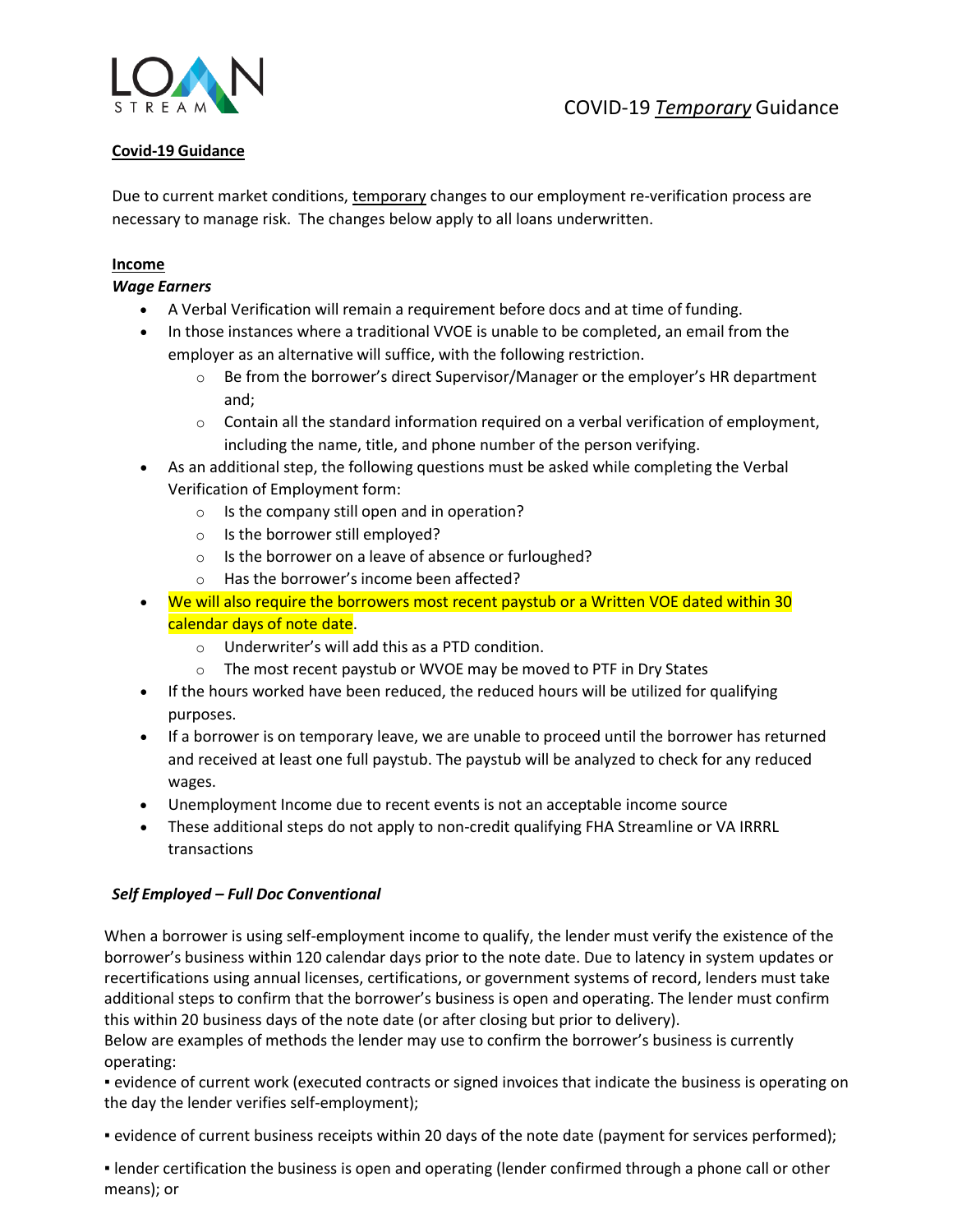

▪ business website demonstrating activity supporting current business operations (timely appointments for estimates or service can be scheduled

## *Self Employed – Full Doc VA*

- A signed unaudited year to date profit and loss statement signed by the borrower reporting business revenue, expenses and net income up to and including the most recent month preceding the note date.
- Underwriters must review the profit and loss statement and other relevant factors to determine the extent to which business has been impacted by COVID-19. The underwriter can use the FHA/VA/USDA guidance when performing the assessment of business operations and stability and must complete the business income assessment based on the minimum additional documentation above. In some instances, the underwriter may find it necessary to obtain supplemental documentation.

## *Self Employed – Full Doc FHA/USDA*

• Follow Standard FHA/USDA Guidelines

## *Self Employed- All Products*

- *One of the following is required for all Self Employed transactions*
	- o *IRS Transcripts directly from the IRS for the years required based on Underwriting guidelines ordered by LoanStream.*
	- o *IRS Transcripts directly from the IRS for the years required based on Underwriting guidelines ordered directly by the borrower(s).*
	- o *Signed tax returns. Proof of E-File and proof of refund received or evidence amount owed for each applicable tax year clearing borrower(s) account.*
		- *This is an exception only that must be approved by Underwriting Management*

▪ business website demonstrating activity supporting current business operations (timely appointments for estimates or service can be scheduled

#### *Rental Income Support*

- If rental income is being used for qualifying purposes
	- o Refinance
		- Copy of current fully executed lease
	- o Purchase
		- If th property is not currently rented, utilize the rent from the Appraisal 1007. If the property is currently rented, will need current, fully executed lease and verification of most current 2 months rent received:
			- Can be letter from the seller, as seller is the one receiving rent
			- Rent must be addressed in the purchase contract, is borrower being assigned the lease agreements or are they evicting the tenants. If eviction, utilize the Appraisal 1007.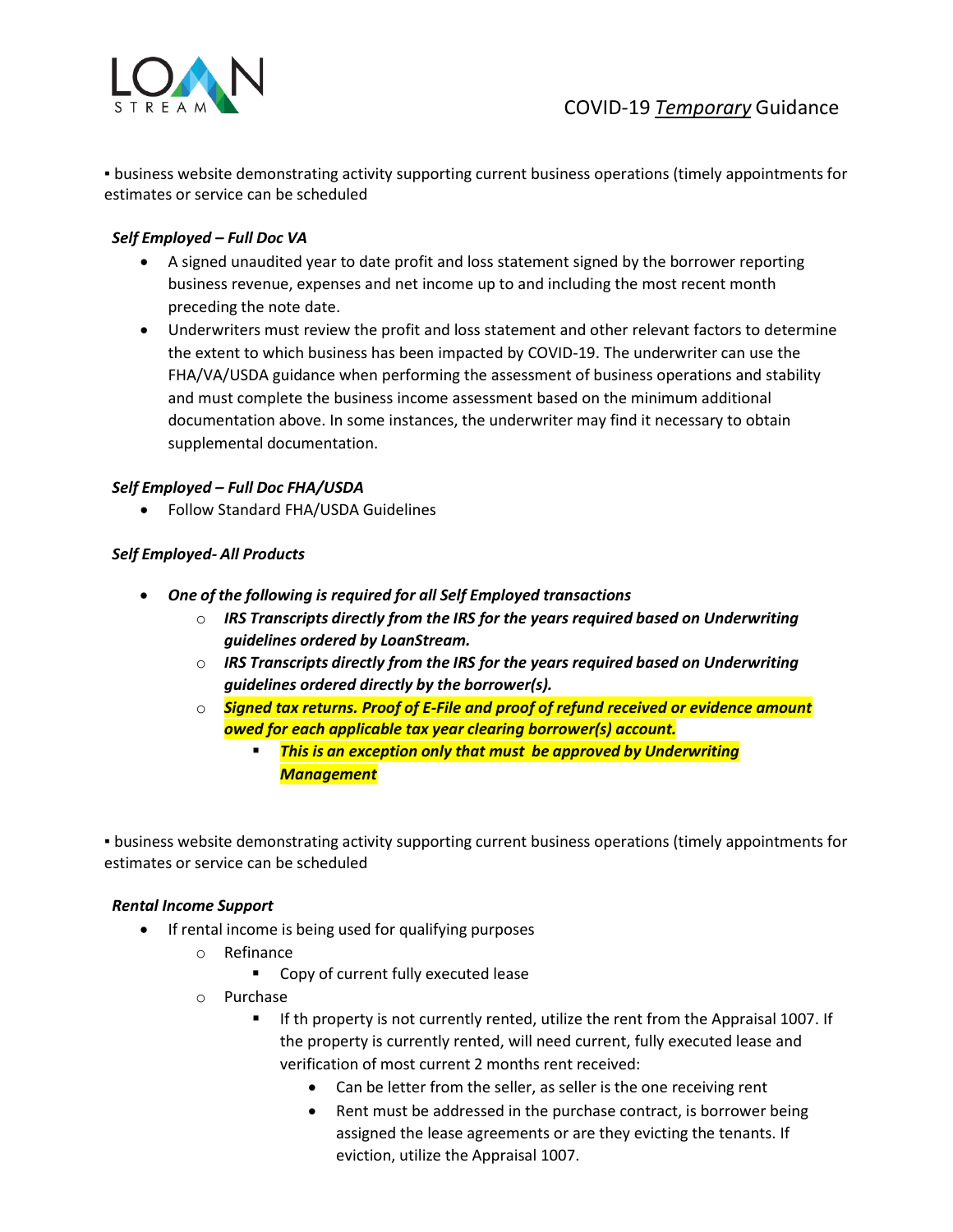

### *Rental Income Support-FHA*

o Follow Standard FHA guidelines

## *Forbearance-Conventional Loans*

Borrowers who are currently or have been in forbearance, are acceptable in certain cases:

- The borrower(s) must provide a copy of the forbearance agreement and documentation of which method was used to bring the loan current.
- Borrower(s) must be current on all mortgages for all properties owned through the month of closing.
- Borrower(s) must document that they have been removed from forbearance on any mortgage loan, including our subject and any other property.
- If the borrower(s) brought the loan current through re-instatement (payment in full of the deferred amount).
- If the re-instatement was completed after the application date on our subject, the source of funds must be documented.
- Borrower(s) who were unable to bring their forbearance current through re-instatement and used on of the following methods (this applies to all properties owned), may be eligible if they

have made a minimum of 3 timely payments from the date of the repayment plan/agreement. Payments may not be made in advance of the due dates.

- o Repayment Plan
- o Modification Agreement (except those that qualify per our Modification guides)
- o Payment Deferral
- Copy of of the repayment plan, payment deferral agreement or modification is required.
- **Proceeds from the SBA Paycheck Protection Program(PPP) or any other similar COVID-19 related loan(s) or grants are not considered business or personal assets and are ineligible for Down Payment, Closing Costs or Reserves**
- **Paycheck Protection Program loans do not need to be included in qualifying, unless the loan is in the repayment period.**

#### *Forbearance-FHA & USDA Loans (all financed properties)*

- **Borrower(s) who have been granted a Mortgage Payment Forbearance is eligible for a new FHA insured mortgage provided:**
	- o **The borrower continues to make regularly scheduled payments and the Forbearance Plan is terminated, or**
	- o **For Cash Out refinances, the borrower has completed the Forbearance Plan and made at least 12 consecutive monthly payments post forbearance; or**
	- o **For Purchase and No Cash Out Refinances, the borrower has completed the Forbearance Plan and made at least three consecutive monthly payments post forbearance; or**
	- o **For Credit Qualifying Streamline refinance, the borrower has completed the Forbearance Plan and made less than three consecutive monthly payments post forbearance; and**
	- o **For all Streamline refinance transactions, the borrower has made at least six payments on the FHA-Insured mortgage being refinanced(where the FHA insured Mortgage has**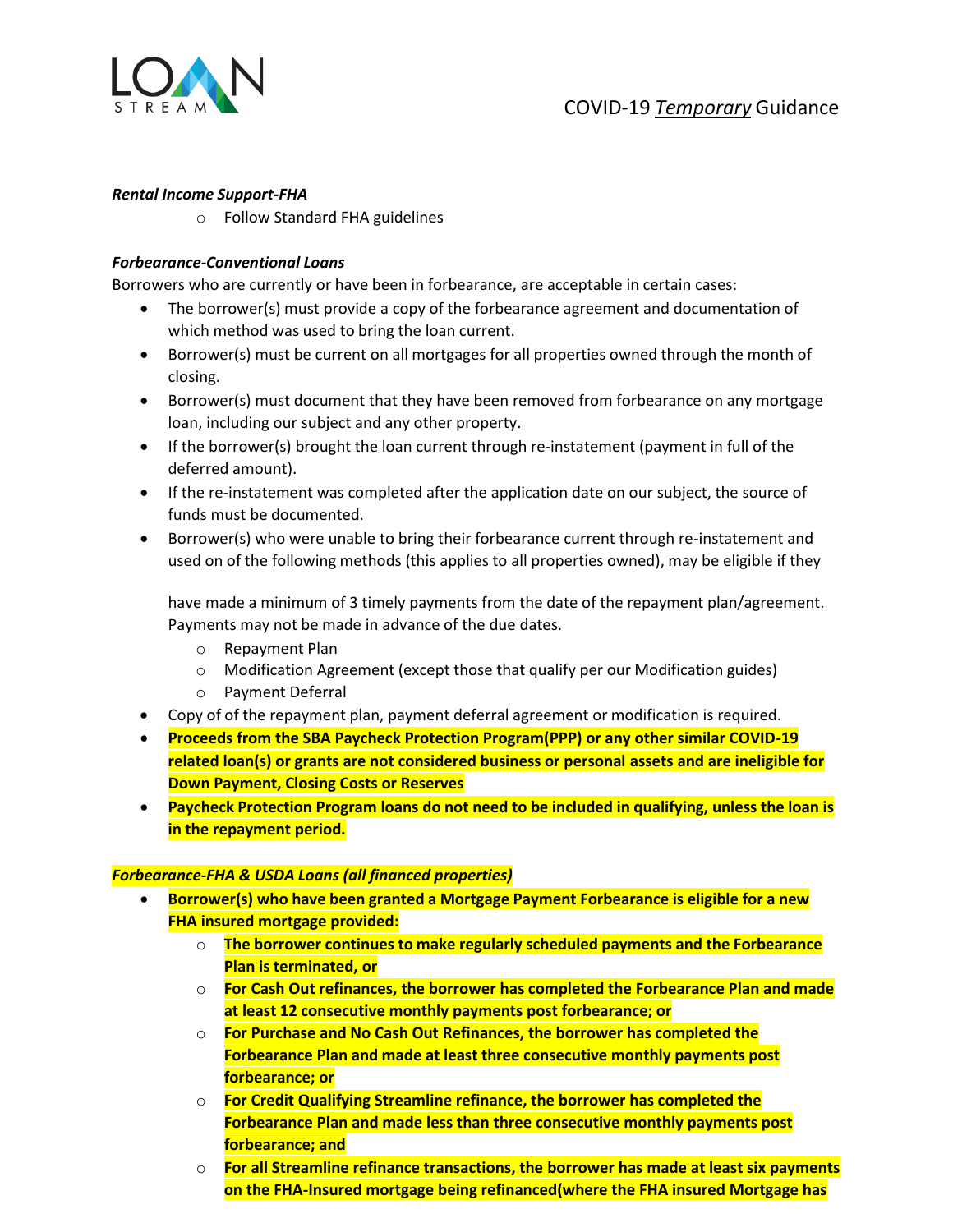

**been modified after forbearance, the Borrower must have made at least six payments under the Modification).**

- o **Any Borrower who is granted a forbearance and is otherwise performing under the terms of the Forbearance Plan(paid as agreed), is not considered to be delinquent for purposes of credit underwriting and is not required to be downgraded to a refer provided the Forbearance Plan is terminated prior to docs.**
- **For all Streamline Refinance transactions, a copy of the Modification or Forbearance Agreement is required**
	- o **A minimum of three consecutive monthly payments under the Forbearance Agreement within the month due must have occurred to be eligible for financing for all Non Credit Qualifying Streamlines**
	- o **A minimum of six consecutive monthly payments under the Modification Agreement within the month due must have occurred to be eligible for financing for all Non Credit Qualifying Streamlines**
	- o **A minimum of six consecutive months payments within the month due must have occurred to be eligible for financing for all Credit Qualifying Streamlines**
	- o **Suspended mortgage payments resulting from a payment forbearance will be included as part of the outstanding principal balance and the interest due amount report on the payoff statement and are eligible ot be included in the new refinance mortgage provided the maximum mortgage amount for the applicable refinance type is not exceeded**
	- o **Pay History remains the same**
		- **0x30 in the six months preceding the case assignment date**
		- **1x30 in months 7-12 preceding the case assignment date**
	- o **Missed payments do not count toward the minimum six payments that are required for producing seasoning**
- **For Purchase and Rate & Term Refinances, loans must be downgraded to a refer and manually underwritten if any of the below occurs during the 12 months prior to the case assignment date:**
	- **3x30 or greater**
	- **1x60 or greater plus 1x30 or greaterz**
	- **1x90**
	- **Borrower has made less than 3 consecutive payments since completion of a mortgage forbearance plan**
	- **A copy of any applicable Modification or Forbearance Agreement is required**
	- **A minimum of 6 payments under the Modification Agreement must occur for all Rate and Term refinances**
	- **A copy of the pay history from either the forbearance or modification is required**
- **For Cash Out Refinances, loans must be downgraded to a refer and manually underwritten if any of the below occurs during the 12 months prior to the case assignment date:**
	- **1x30 or greater**
	- **Less than 12 consecutive monthly payments since completion of a mortgage forbearance**
	- **A copy of any applicable Modification or Forbearance Agreement is required**
	- **A copy of the pay history from either the forbearance or modification is required**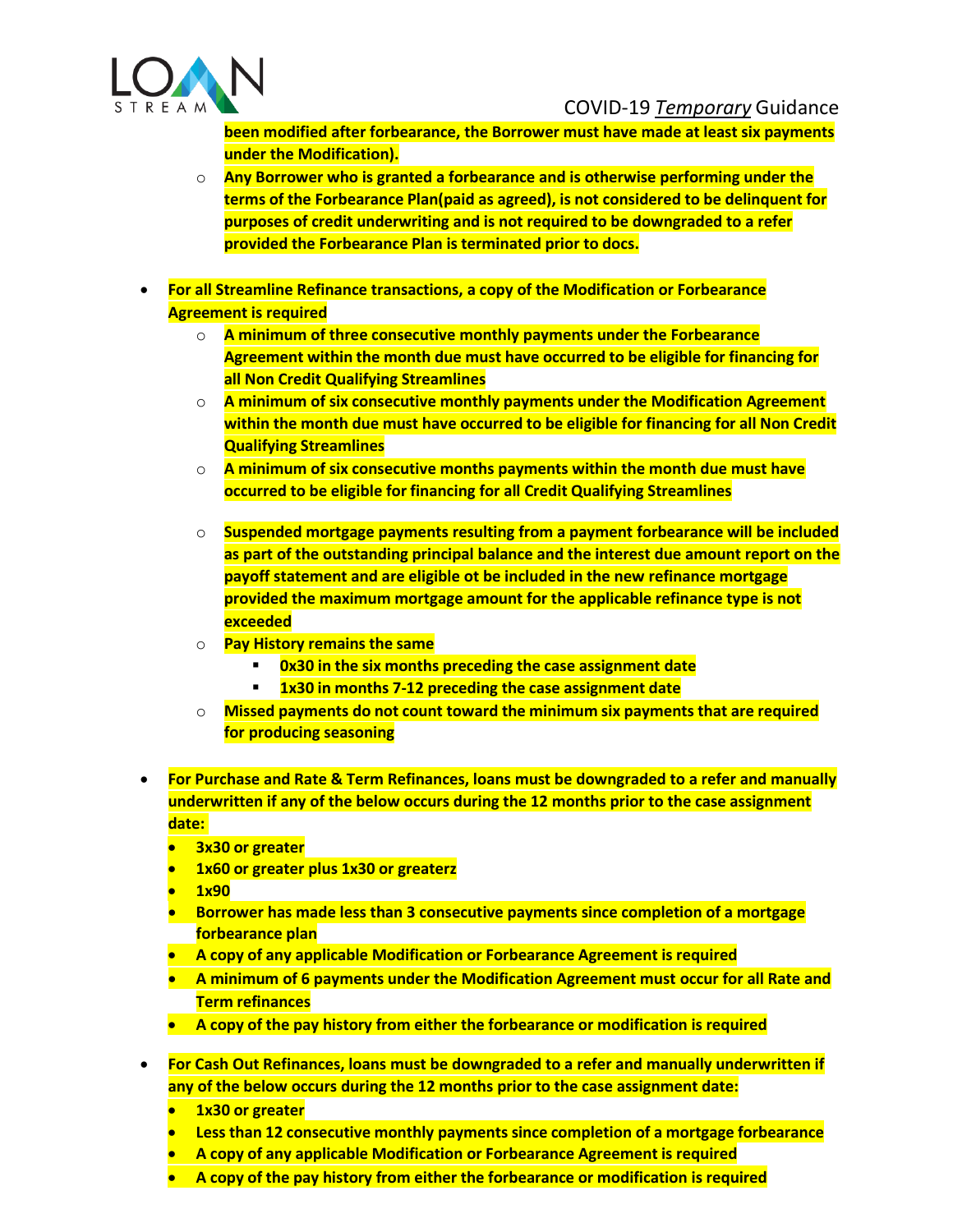

## *Forbearance- VA Purchase and all refinances*

- **A Cares Act forbearance should not be used as a reason to deny a borrower a loan. In such cases, borrowers must provide reasons for the loan deficiency and evidence to establish that the cause of the delinquency has been corrected.**
- **A borrower is not considered an unsatisfactory credit risk based solely on if the borrower has received some type of credit forbearance or deferred payment during COVID-19**
- **A copy of the Forbearance or Modification Agreement is required**
- **A copy of the pay history from either the forbearance or modification is required**
- **The Veteran must document they are no longer in forbearance**

#### *Forbearance- VA IRRRLs*

- **The Veteran must document they are no longer in forbearance AND are no longer experiencing financial hardship caused by COVID-19(without documenting income)**
- **The borrower qualifies for the IRRRL standard program requirements**
- **Standard VA guidelines should be used to determine the maximum loan amount for IRRRLS. IRRRLS may include:**
	- o **Past due payments, including payments deferred under a Cares Act forbearance**
	- o **Allowable late charges consistent with the Note, Cares Act, and applicable laws**
- **Periods of forbearance cannot be considered to meet loan seasoning requirements, but forbearance does not cause the loan to to not meet seasoning requirements. If a loan being refinanced met seasoning requirements before a borrower entered a CARES Act forbearance, the seasoning requirements is satisfied.**
- **A loan being refinanced is is seasoned if the following are met when the loan closes:**
	- o **The borrower has made at least six consecutive monthly payments on the loan being refinanced.**
	- o **Example: In the case where a borrower made five consecutive payments before invoking a CARES Act forbearance, such borrower would need to make six additional consecutive payments, post forbearance, in order to meet the seasoning requirement.**

#### **Age of Documentation- Conventional Products**

- As a reminder, we already require the most recent paystub, Written VOE (within 15 calendar days of note date) or YTD P&L (within 45 calendar of note date). We also already require an independently verified VVOE before docs and at time of funding, including verification that any self-employed business is open and operating. Any change in status or income, the loan must be sent back to underwriting.
- Expiration dates for credit, title, appraisals and other documents remain unchanged.

#### **Age of Documentation-FHA/VA/USDA Products**

- Remain unchanged
- As a reminder, we already require the most recent paystub, Written VOE (within 15 calendar days of note date) or YTD P&L (within 45 of note date). We also already require an independently verified VVOE before docs and at time of funding, including verification that any self-employed business is open and operating. Any change in status or income, the loan must be sent back to underwriting.